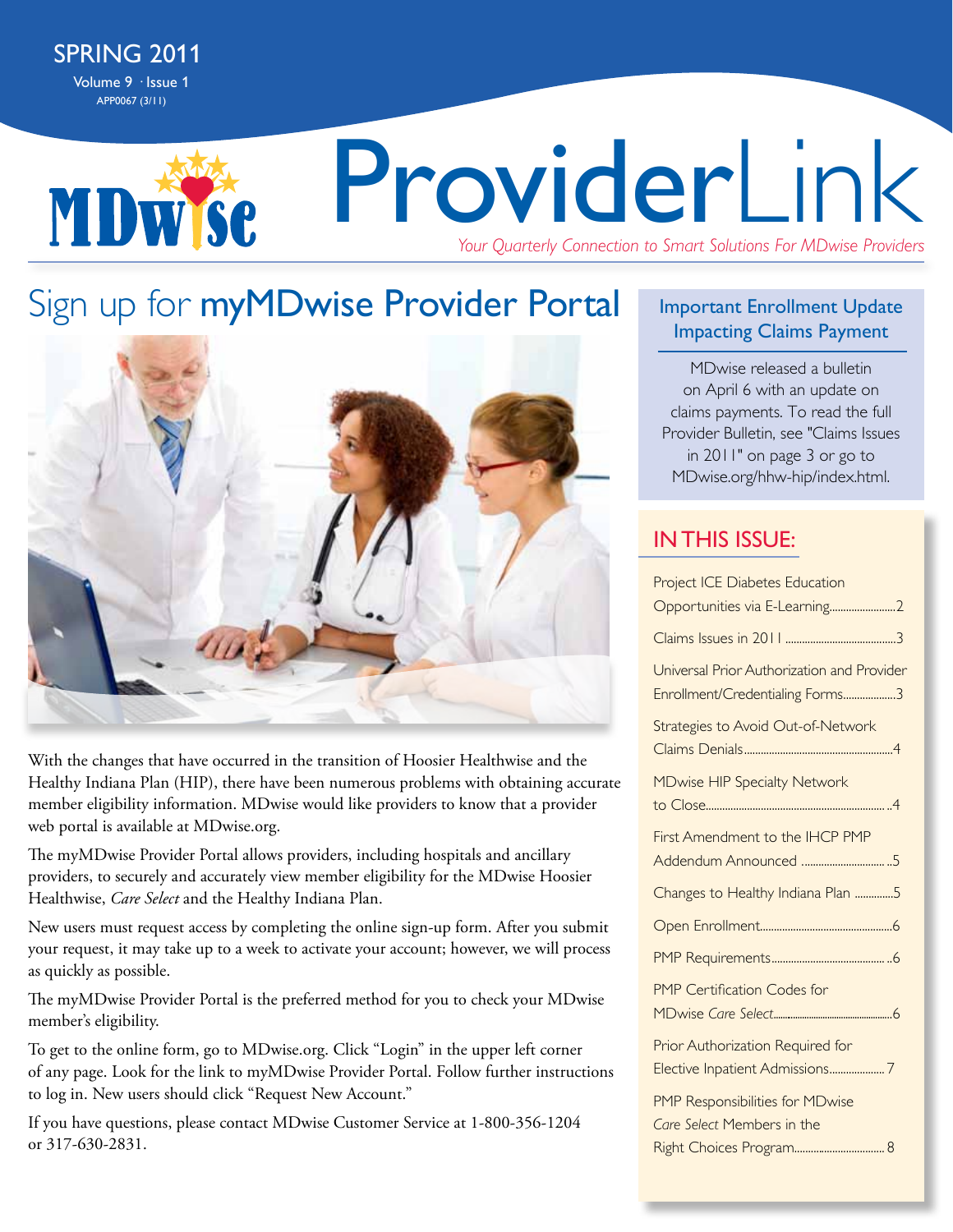## Project ICE Diabetes Education Opportunities via E-Learning

MDwise, the Office of Medicaid Policy and Planning (OMPP), ADVANTAGE Health Solutions, Anthony Wayne Services, Inc. and ASPIN are collaborating on a Project ICE which stands for Integrated Care through Education. Project ICE is a three-year program, funded through the Health Resources and Services Administration (HERSA), designed to improve the health and well-being of persons with mental illness and or intellectual disabilities who also manage diabetes and reside in a rural Indiana county.



The goals of Project ICE are to improve health outcomes through enhanced diabetes management achieved through the cross-training of care-providers on best practices of diabetes management and strategies for working with the targeted population. To further these goals, the Project ICE team developed a series of traditional face-to-face interdisciplinary presentations for care-providers on diabetes, mental illness and intellectual disabilities and how these delivery silos can support coordinated care for the targeted population. Care providers include Direct Support Professionals, Mental Health Case Managers, Clinicians, Certified Diabetes Educators, Psychiatric Nurses and any other health care professional that touches those impacted by diabetes and a mental illness or intellectual disability.

I should attend a Project ICE training if:

- I work in a Group Home and want to learn more about diabetic complications.
- I am not certain what a HbA1C test indicates.
- I want to learn more about the intellectually disabled population.
- I'm not familiar with the impact of some antipsychotic medications on weight gain.
- I want more information on how a *Care Select* Disease Manager can assist in locating resources for my client who is in the *Care Select* Medicaid program.

The initial, statewide interdisciplinary trainings have been completed and have been converted to an e-learning format. The training topics feature individual subject matter experts delivering presentations on diabetes and intellectual and developmental disabilities and serious mental illness, how to promote nutrition, exercise, and medication management specific to diabetics faced with a mental illness or intellectual disability has been scheduled. These presentations are free and there are continuing education units (CEUs) available per presentation. There is a \$20 CEU processing fee for four CEUs. Four presentations are available:

- Understanding Diabetes, Intellectual and Developmental Disabilities, and Serious Mental Illness
- Improving Medication Adherence in Individual Facing an Intellectual Disability and/or Serious Mental Illness and Diabetes
- Increasing Physical Activity to Reduce Diabetes Risks in Individuals with Intellectual Disabilities and/or Serious Mental Illness
- Nutrition for Diabetes Management and Prevention in People with Intellectual Disabilities and/or Serious Mental Illness

Providers interested in improving their diabetes education can view these presentations at www.indianaprojectice.org/elearning. If you have additional questions about the project or e-learning opportunities, go to www.indianaprojectice.org or contact Greg Lorenz, LCSW, ASPIN Clinical Program Development Coordinator at 317-536-4683.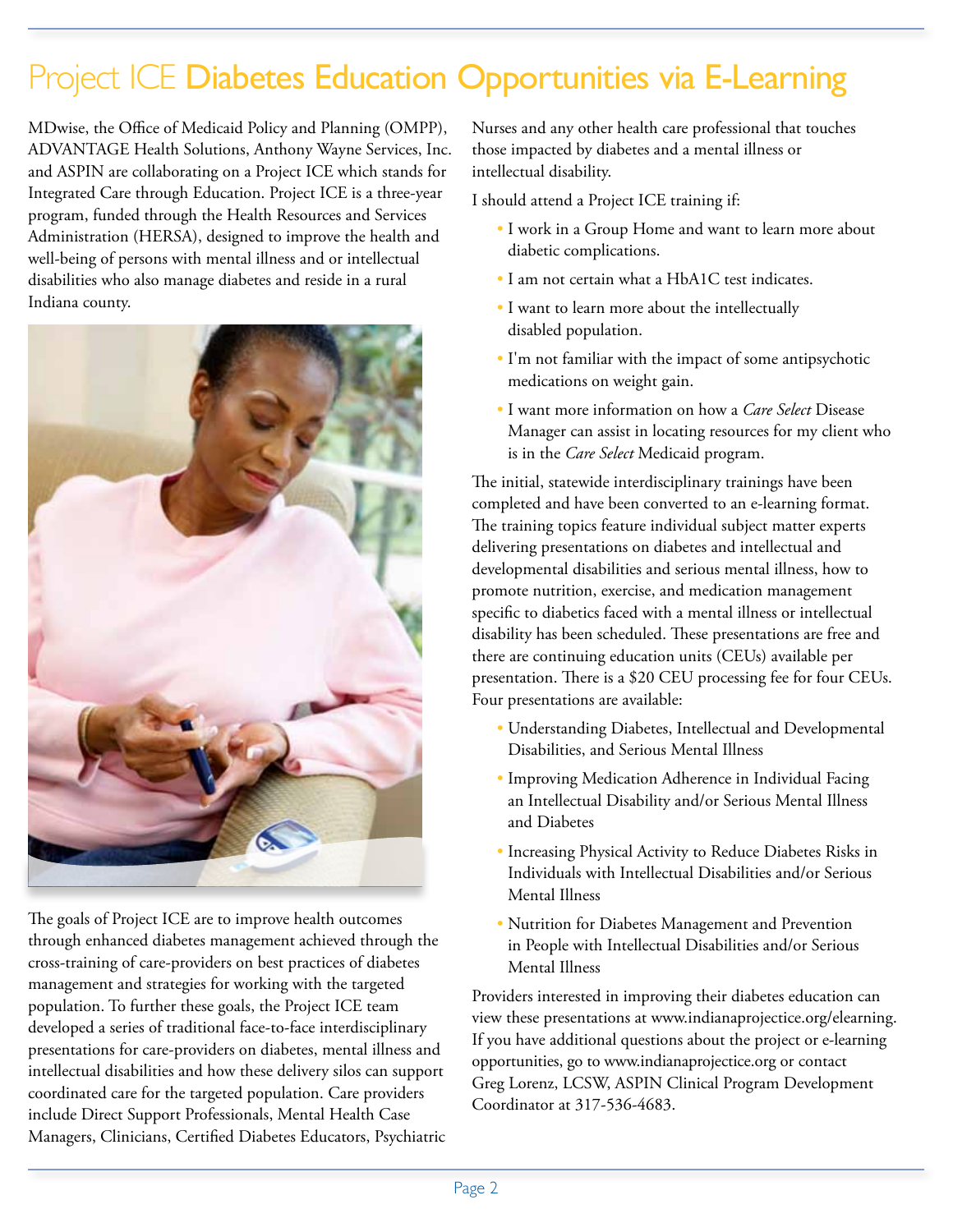#### Claims Issues in 2011

Per the IHCP Banner Page BR201112, there have been changes in the eligibility verification systems which affect your ability to verify eligibility for both the Hoosier Healthwise and the Healthy Indiana Plan for the months of January, February and March 2011 only. MDwise has launched the myMDwise Provider Portal which allows you to securely view accurate member eligibility information for MDwise members in the Hoosier Healthwise, Healthy Indiana Plan, and Care Select programs. This portal is the preferred method for you to check your eligibility for MDwise and will allow you to accurately view enrollment and verify which MDwise delivery system to contact to request authorization or to submit claims. If you check the Web Interchange to verify eligibility and MDwise Delivery System, the only system that can guarantee you are using the correct information for January, February and March 2011 is the myMDwise Provider Portal. This system will also be available on an ongoing basis for all dates going forward, for your convenience.

Due to the enrollment issues that providers experienced in January through March of 2011, MDwise is waiving the timely filing limit for all Hoosier Healthwise claims with dates of service between 1/1/11 and 1/31/11. For January dates of service, in-network providers will have until 5/30/11 to resubmit claims if needed. For February and March dates of service, providers will have until 7/1/11 to resubmit claims if needed. Out of network providers have 365 days to file claims, so this limit will still apply.

MDwise claims payers will be conducting a mass reprocess of claims that denied between 1/1/11 and 3/31/11 that were denied due to eligibility issues.Providers do not need to resubmit paper claims that were denied during this period, unless the claim was submitted to the wrong delivery system initially.If you submitted claims between 1/1/11 and 3/31/11 and they were rejected by a MDwise payer, please resubmit the claims in order to ensure processing. This is because rejected claims are not stored by claims systems; we apologize for this inconvenience. Please use the Provider Portal to verify the proper Delivery System before resubmitting. MDwise and our payers will not be applying out of network restrictions for dates of service between 1/1/11 and 3/31/11.

If a provider determines through reviewing the myMDwise Provider Portal that they obtained prior authorization (PA) from the wrong MDwise delivery system, please submit the PA number received as proof of good faith attempt to obtain PA.

As always, all other regular Indiana Medicaid payment rules will continue to apply, such as member eligibility on the date of service, coverage limits, prior authorization requirements, etc. Any appeals due to these reasons can be pursued through the normal process. Per our State mandated oversight responsibilities, MDwise may conduct random, periodic audits on all claims. As with all Medicaid claims, please remember to keep all claims information, prior authorization approval numbers, and back-up documentation for audit purposes.

### Universal Prior Authorization and Provider Enrollment/Credentialing Forms

#### **Overview**

The Office of Medicaid Policy and Planning (OMPP) mandated the use of two new forms effective January 1, 2011 for Traditional Medicaid (TM), Indiana *Care Select* (ICS), Hoosier Healthwise (HHW) and Healthy Indiana Plan (HIP). These forms are the universal Prior Authorization (PA) form and the universal Provider Enrollment and Credentialing form. The purpose of these new universal forms is to reduce duplicate and redundant forms, simplify IHCP program operations, and encourage participation among various IHCP Programs. Providers are encouraged to use these new forms immediately as the old provider enrollment and prior authorization forms were phased out January 1, 2011. Please direct questions regarding these new forms to MDwise Customer Service at 1-800-356-1204 or 317-630-2831 in the Indianapolis area.

#### **New Universal PA Form**

The universal prior authorization (PA) form is required for all IHCP services (except pharmacy and dental) that require PA by MDwise (HHW and HIP) or by the OMPP (ICS and TM) regardless of the IHCP program the member is in. With the adoption of this form, there are no changes to the IHCP PA regulations outlined in the Indiana Administrative Code (IAC) or the IHCP Provider Manual Chapter Six. There are also no changes to MDwise PA policy outlined in the MDwise provider manual located at MDwise.org. Providers who provide services to ICS or TM members can determine if a service requires PA by viewing the IHCP fee schedule and the IHCP Provider Manual Chapter Six located at www.indianamedicaid.com. Providers who provide services to MDwise members in HHW and HIP can contact the delivery system they are contracted with to determine what services require PA or consult the PA information located in the MDwise Provider Manual or on the website at MDwise.org. Providers may obtain the universal PA form and instructions by going to MDwise.org. Providers can obtain the pharmacy and dental PA forms at www.indianamedicaid.com.

#### **New Universal Provider Enrollment Form**

Providers who wish to participate in Hoosier Healthwise (HHW) and Healthy Indiana Plan (HIP) or Indiana *Care Select* (ICS) with MDwise must complete the universal provider enrollment form. Providers may begin to use these two new forms and MDwise will accept them for provider enrollment and credentialing immediately for all its lines of business (HHW, HIP and ICS). With the adoption of this form, there are no changes to IHCP provider enrollment regulations outlined in the IAC or the IHCP Provider Manual Chapter Four (i.e. being and enrolled Medicaid provider with HP, possessing a National Provider Identifier, etc.). There are also no changes to MDwise provider enrollment and credentialing policies for HHW, HIP, and ICS outlined in the MDwise Provider Manual and mandated by the OMPP located at MDwise.org. Physicians who wish to serve as a PMP or a specialist in the MDwise HHW and HIP network must meet all MDwise credentialing guidelines and be approved by the MDwise Medical Advisory Committee (MAC) which is made up of all the MDwise delivery system Medical Directors. Physicians who wish to serve as a PMP in the MDwise ICS PMP network must meet all MDwise credentialing guidelines and be approved by the MDwise MAC. The universal provider enrollment and credentialing form can be obtained at MDwise.org.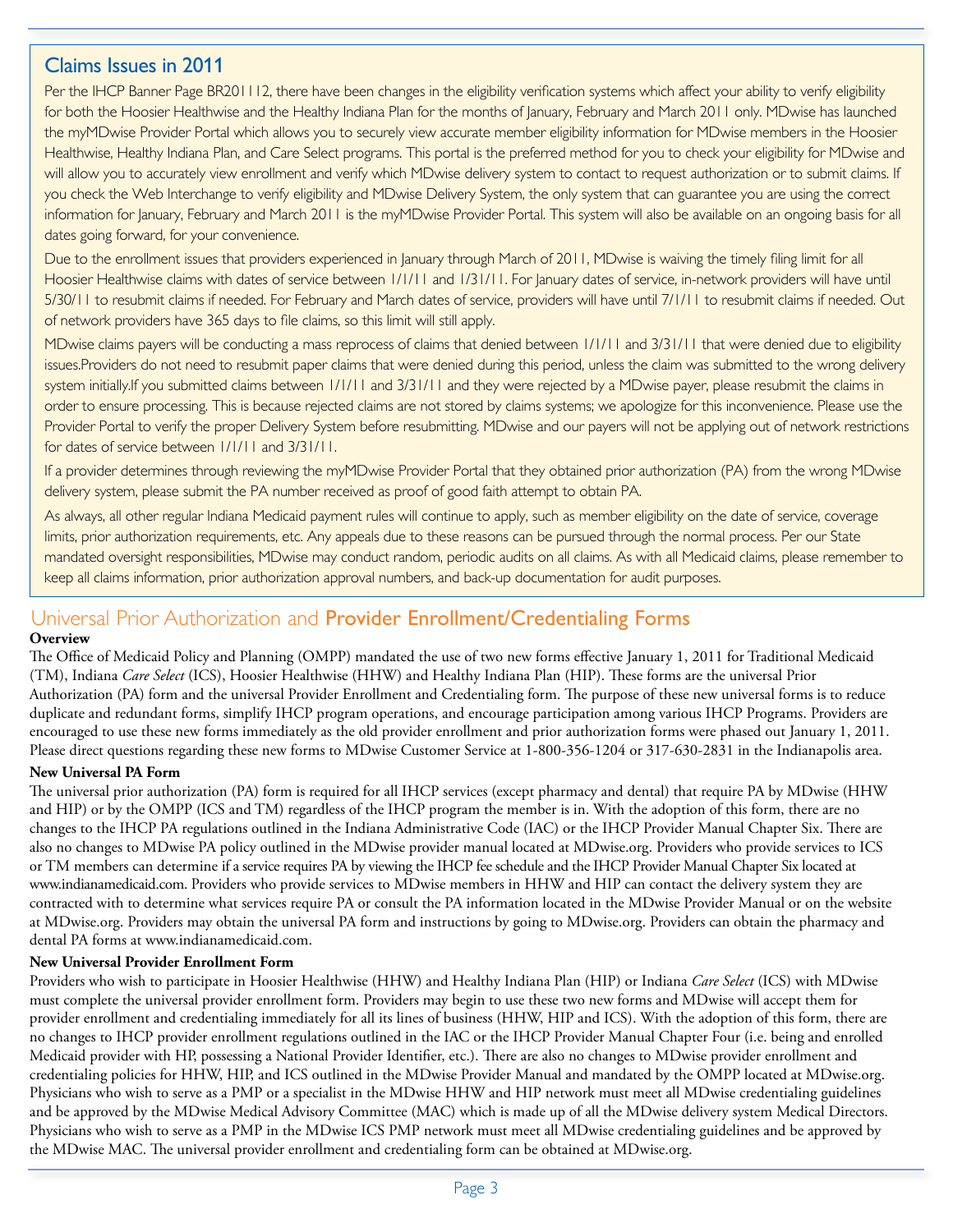## Strategies to Avoid Out-of-Network Claims Denials

There are a few best practices to utilize to avoid out-of-network claims denials for Hoosier Healthwise and the Healthy Indiana Plan (HIP). These include:

- $\vee$  Checking eligibility each time a patient comes for a visit.
	- Is the member eligible for services today?
	- In what IHCP Plan are they enrolled? (Hoosier Healthwise, Medicaid Select, Traditional Medicaid)
	- If the member is in Hoosier Healthwise or HIP what MCO are they assigned? (MDwise, Anthem, MHS)
	- If the member is enrolled in Hoosier Healthwise, what services are they eligible to receive? (Package A, B, or C)
	- Who is their Primary Medical Provider (PMP)?
	- Does the member have primary health insurance other than Medicaid? (Frequently seen with package B moms)
- ✔ All Out-of-Delivery System providers require authorization for services prior to being rendered.
	- Authorization or denial of services is handled by the Medical Management department in the MDwise delivery system where the member's PMP belongs. If you are unsure about what MDwise Delivery System to call, MDwise Customer Service can connect you with the appropriate department (1-800-356-1204 or 317-630-2831 in the Indianapolis area).
- ✔ Contractually, all in-MDwise network providers are required to submit claims within 90 days of the date of service, unless the claim involves third party liability. The timely filing requirement is also waived in the case of claims for members with retroactive coverage, such as presumptively eligible women and newborns. Out-of-network providers have 365 days to submit claims.
	- MDwise is responsible for adjudicating clean electronic claims within 21 days of receipt and clean paper claims within 30 days of receipt. If MDwise fails to adjudicate (pay or deny) a clean claim within these timeframes and subsequently reimburses for any services itemized within the claim, interest will be paid on the claims, unless alternate written payment arrangements have been made with the provider.

### MDwise HIP Specialty Network to Close Effective April 1, 2011

MDwise will be closing our specialist and facility provider network effective April 1, 2011. Starting on this date, all non-contracted providers who render specialty services must obtain an authorization to be paid for services provided to MDwise Healthy Indiana Plan members.

Prior authorization will be granted only if a contracted network provider isn't located within the designated geographical region. Please refer to the MDwise website for a copy of our prior authorization form at MDwise.org.

### **EL MEDICATION MADE EASY**

#### YOUR SOLUTION. DailyMed<sup>"</sup>



**EASY** No more worrying with multiple pill bottles or confusing pill reminders

**ORGANIZED** A month of medications organized into pre-sorted packets

**SIMPLE** Medication packets are marked with the time you need to take them

**DELIVERED** DailyMed<sup>™</sup> is delivered every month right to your home

**STAY AT HOME** No more running to the pharmacy or waiting in long lines at the counter

For assistance in enrolling, call DailyMed" today!

DailyMed 1.800.973.1955 DailyMedRx.com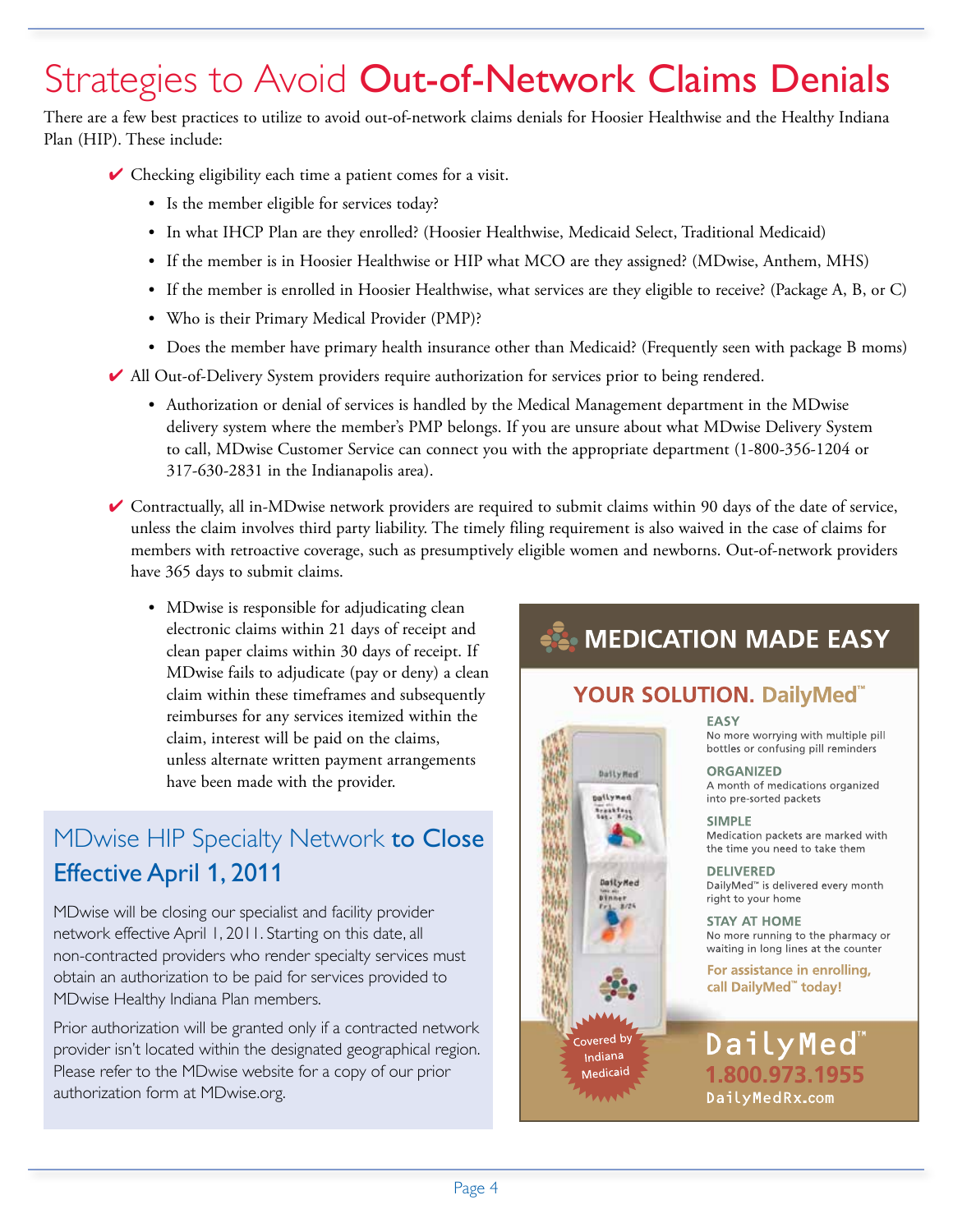### Primary Medical Provider (PMP) First Amendment to the IHCP PMP Addendum Announced in Provider Bulletin BT201043

PMPs who participate in the MDwise ICS PMP network must notify MDwise of their intent to continue to participate after January 1, 2011 by signing and returning the First Amendment to the PMP Participation Addendum to the IHCP Provider Agreement as quickly as possible. IHCP specialty providers, ancillary providers, and hospital providers do not have to sign this First Amendment. PMP offices can obtain the First Amendment to the PMP Participation Addendum at MDwise.org. Select Providers, then *Care Select*, then forms. Providers may also fax completed amendments to Provider Relations at 317-822-7301 or mail to MDwise, P.O. Box 44214 Indianapolis, IN 46244-0214.

MDwise requests PMPs who wish to continue participating in the MDwise *Care Select* PMP network to complete the First Amendment and return it to MDwise right away in order to continue with their current panel of MDwise *Care Select*  members. PMPs who have questions about completing the First Amendment to the PMP Addendum to the IHCP



Provider Agreement should contact MDwise Customer Service at 1-800-356-1204 or 317-630-2831 in the Indianapolis area.

## Changes to MDwise Healthy Indiana Plan Effective April 1, 2011

MDwise will begin a new partnership with IU Medical Group-Primary Care (IUMG-PC) for Healthy Indiana Plan (HIP) claims payment processing effective April 1, 2011. IUMG-PC will begin processing HIP claims with DOS April 1, 2011 and forward while Affiliated Computer Systems (ACS) will continue to process claims with dates of service through March 31, 2011.

The electronic submission payer IDs and paper claims addresses for the HIP program for both claims payers are listed below for your convenience:

| Dates of Service March 31, 2011 and Prior                                         | Dates of Service April 1, 2011 Forward                                               |
|-----------------------------------------------------------------------------------|--------------------------------------------------------------------------------------|
| Paper Claims                                                                      | Paper Claims                                                                         |
| <b>MDwise</b><br>P.O. Box 33049<br>Indianapolis, IN 46203-0049                    | <b>MDwise HIP Claims</b><br>P.O. Box 78310<br>Indianapolis IN 46278                  |
| <b>ACS EDI Clearinghouses</b>                                                     | <b>IUMG EDI Clearinghouses</b>                                                       |
| Emdeon, TK Software and ACS Gateway<br>Payer ID for all EDI clearinghouses: MDWIS | WebMD/Emdeon<br>Institutional Payer ID: 12K81<br>Professional Payer ID: SX172        |
|                                                                                   | McKesson/Relay Health<br>Institutional Payer ID: 4976<br>Professional Payer ID: 4481 |

MDwise will also issue new member identification cards to all MDwise HIP members to reflect the new claims payment address.

If you have questions about the transition, please call MDwise Customer Service at 1-800-356-1204 or 317-630-2831 in the Indianapolis area.

Please visit MDwise.org for a copy of our prior authorization form and for more information about the transition of claims payors. Thank you for your continued service to MDwise and our members.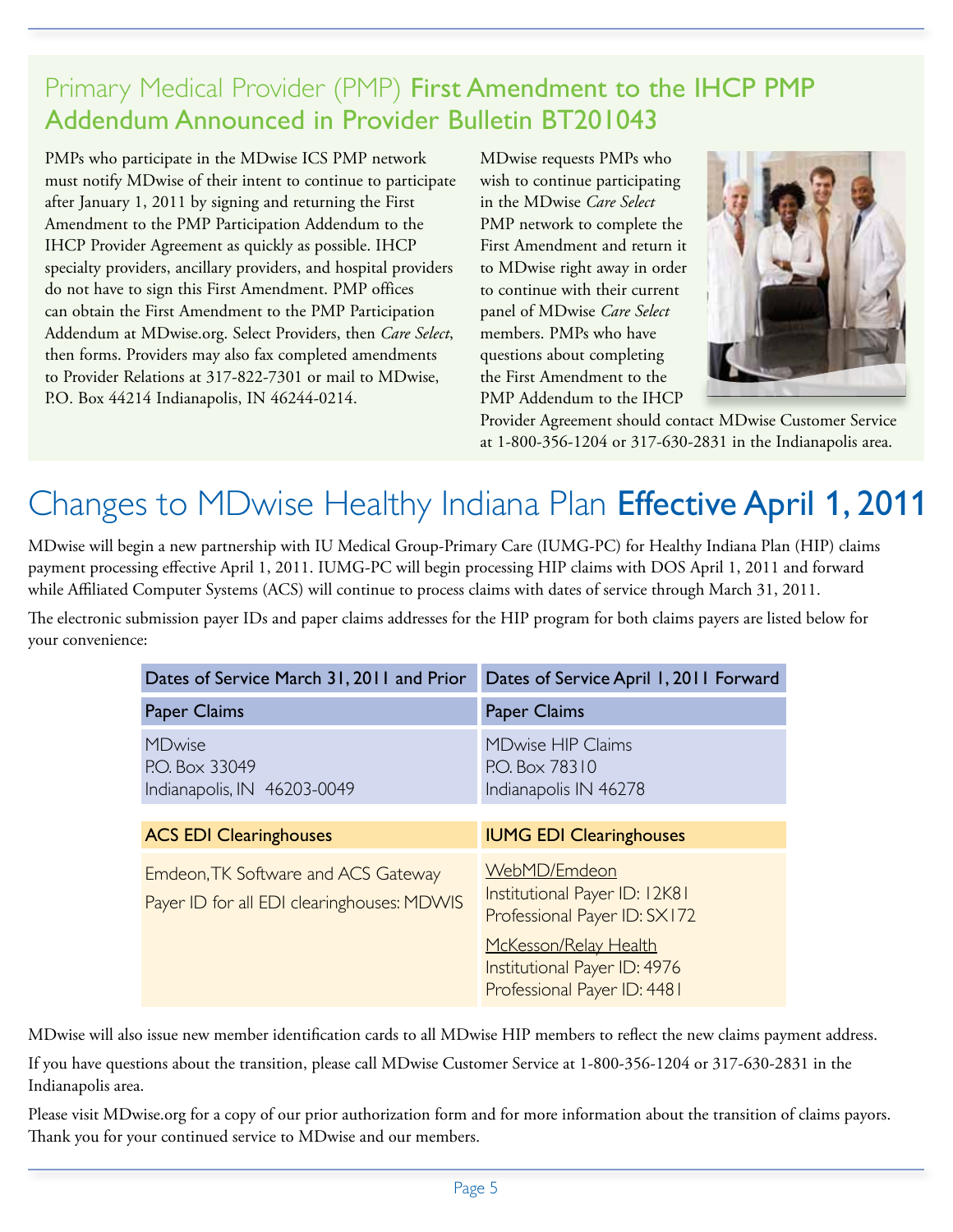### Open Enrollment

Following enrollment with an MCO, in accordance with federal requirements, members maintain the right to change MCOs during the first 90 days of enrollment. Following this 90-day period, eligible members remain enrolled with the same MCO for nine months unless they have "just cause."

Enrollees are permitted to request a transfer from an MCO for just cause during the 12 month lock-in period. Just cause reasons are as follows:

- Lack of access to medically necessary services covered under the MCO's contract with the State.
- The MCO does not, for moral or religious objections, cover the service the enrollee seeks.
- The enrollee needs related services performed at the same time and not all related services are available within the MCO's network. The enrollee's primary care provider or another provider determines that receiving the services separately would subject the enrollee to unnecessary risk.
- Lack of access to providers experienced in dealing with the enrollee's health care needs.
- Poor quality of care. Poor quality of care includes failure to comply with established standards of medical care administration and significant language or cultural barriers.

Recent Changes to "Just Cause:"

- Maximus will refer issues to MDwise for resolution if the member is not in the "free-change" period.
- If a member formally requests a plan change outside of the free-change period, Maximus will confirm grievance process was completed and request documentation from MDwise.
- A new just cause reason was established for a member requesting a move when the member's PMP leaves MDwise to go to another plan.
- Maximus will review and make a final determination on approval or denial of just cause change.

#### Primary Medical Provider (PMP) Certification External products of the conduct of the program MDwise Medical Management makes prior authorization<br>Codes for MDwise *Care Select Program*

PMPs are reminded that OMPP discontinued the use of PMP certification codes and National Provider Identifier (NPI) to authorize medically necessary referrals from the member's PMP to specialist or ancillary providers, including inpatient hospital admissions, effective for dates of service after January 1, 2011. Specialty physician and inpatient services provided prior to January 1, 2011 will still require the PMP's certification code and NPI.

#### **Primary Medical Provider Requirements**

MDwise PMPs must provide or arrange for coverage of services 24 hours a day, seven days a week. They must offer members direct contact with their PMP, or the PMP's qualified clinical staff person, through a toll-free telephone number 24 hours a day, seven days a week. Each PMP must be available to see members at least three days per week for a minimum of 20 hours per week. For life-threatening situations, the PMP must provide appropriate direction to the member to contact 911 or the nearest emergency department. The PMP must provide "live voice" coverage after normal business hours. After-hour coverage for the PMP may include an answering service or a shared-call system with other medical providers.



decisions based on appropriateness of care and coverage rules. MDwise Medical Management staff and our delegates who perform prior authorization DO NOT receive incentives or rewards, financial or otherwise, for making denial decisions and are not rewarded for making UM decisions decrease utilization of services by MDwise members.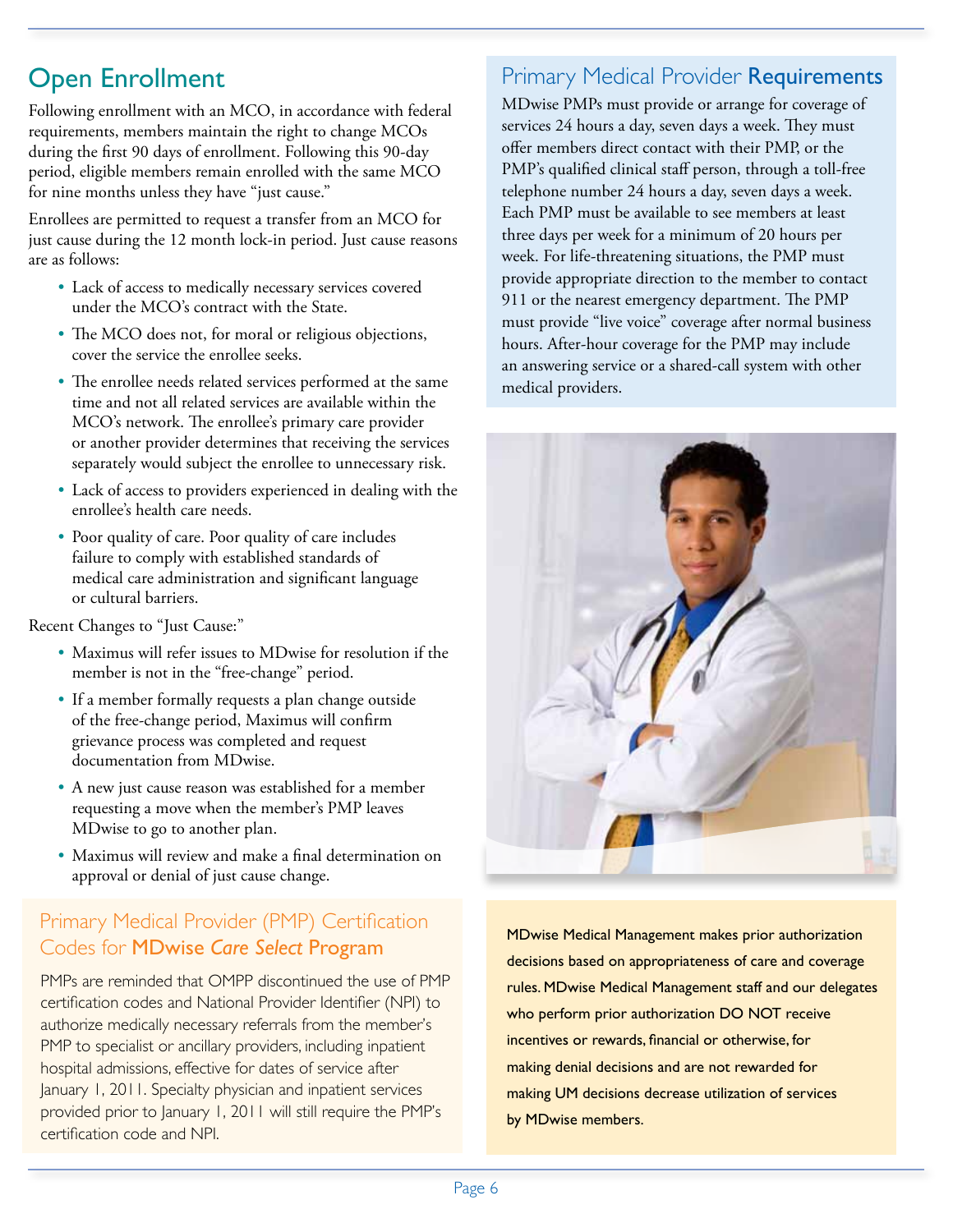## Prior Authorization Required for Elective Inpatient Admissions

Effective January 1, 2011, the Office of Medicaid Policy and Planning (OMPP) requires Prior Authorization (PA) for all nonemergent inpatient admissions for Traditional Medicaid and Indiana *Care Select members*. This applies to medical and surgical inpatient admissions. Emergency admissions, routine vaginal deliveries, C-section deliveries, and newborn stays will not require PA. Observation will not require PA. For MDwise *Care Select* members, providers must contact MDwise Customer Service at 1-800-356-1204 or 317-630-2831 in the Indianapolis area at least two business days prior to admission. All inpatient hospital PAs will be requested via telephone. The facility must call prior to the admission and provide criteria for medical necessity. If information given by the provider over the phone is not sufficient to make an immediate determination, additional information may be requested and the PA will be suspended for this required information. It should also be noted that concurrent review and discharge information of the non-emergent admission is not required once the PA has been obtained.



The Indiana Health Coverage Programs (IHCP) follows Milliman guidelines for all non-emergent and urgent care inpatient admissions. If IHCP criteria already exists, use that criteria first when determining if admissions are appropriate. If criteria are not available within Milliman or IHCP policy, the IHCP will rely on medical necessity determination of current evidence-based practice. To assure a 48 hour turnaround, the PA request should be made by a clinical staff person. For nonemergent and urgent care admissions that occur outside normal business hours, including weekends and holidays, providers will have 48 hours from the time of admission to request PA.

When requesting a prior authorization, providers must provide the following information:

- Member name and recipient identification number (RID)
- Procedure requested, including Current Procedural Terminology (CPT®1) code
- Location service is to be performed (facility)
- Medical condition being treated, including International Classification of Diseases, Ninth/Tenth Edition, Clinical Modification (ICD-9/10-CM) code
- Medical necessity of the procedure
- Admitting physician or surgeon
- Date of admission
- The estimated length of stay (LOS)
- National Provider Identifier (NPI)

With this new requirement that all non-emergent/elective inpatient medical admissions require PA, there have been no changes to the IHCP PA regulations outlined in the Indiana Administrative Code (IAC) or the IHCP Provider Manual Chapter Six, in regards to procedures or surgeries that may or may not require PA. The procedures/surgeries that require PA remains the same and will continue to be processed accordingly. There will be the continued need for the provider to submit the proper documentation for review as has always been the requirement, i.e. bariatric surgery, transplants, hysterectomies, etc. When the provider faxes the PA request for the procedure/ surgery he/she should also request the inpatient stay at that time on the Universal PA Form; the MDwise PA staff will not automatically add the inpatient stay.